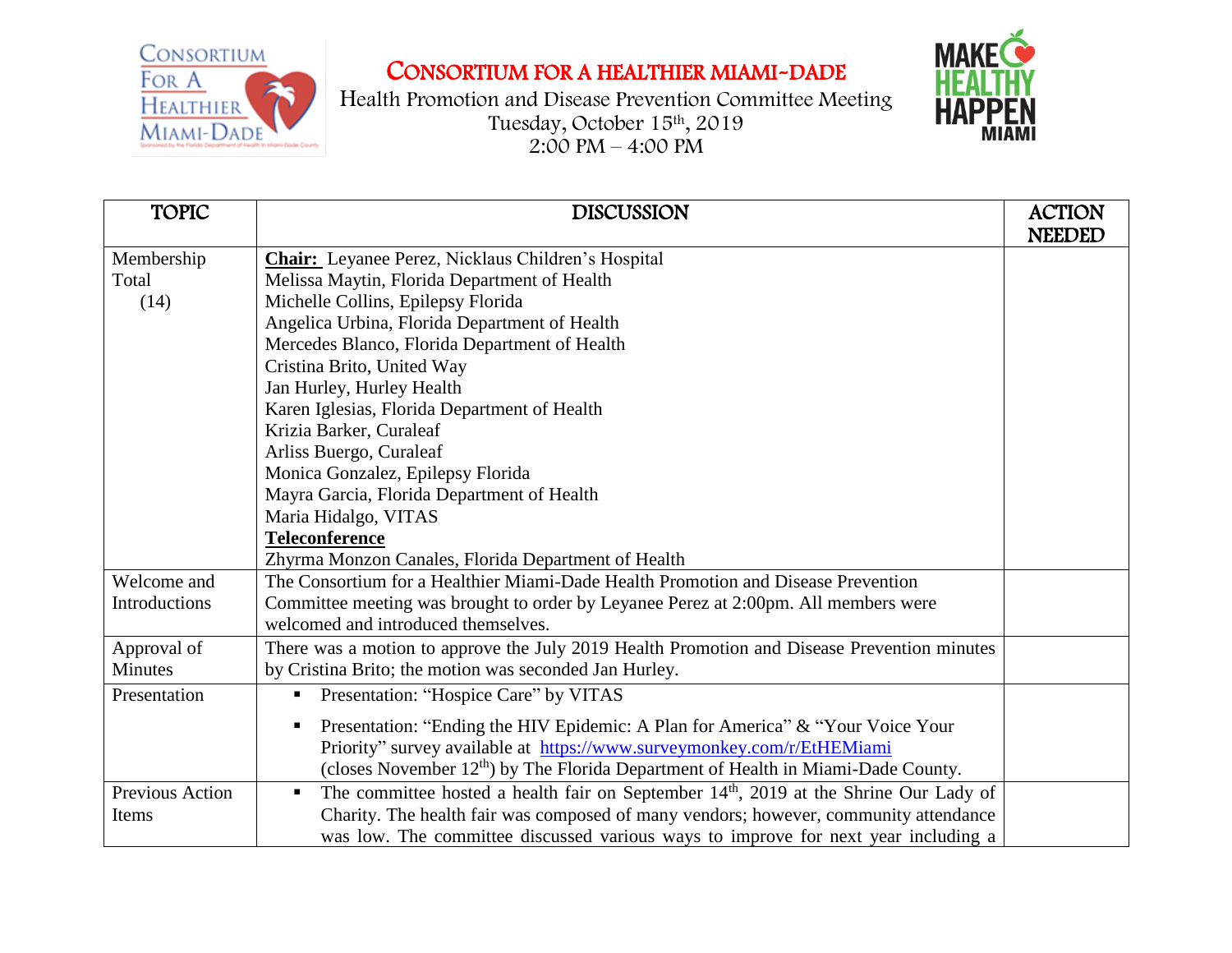

CONSORTIUM FOR A HEALTHIER MIAMI-DADE

Health Promotion and Disease Prevention Committee Meeting Tuesday, October 15th , 2019  $2:00 \text{ PM} - 4:00 \text{ PM}$ 



|                        | better location. The committee discussed choosing a more exposed location (open-area)<br>for the next event such as a park.<br>During the health fair, Commissioner Bovo presented on the Census. The committee is<br>interested in learning more about the Census and would like a presentation. Monica<br>Gonzalez from Epilepsy Florida will help arrange a presentation. |  |
|------------------------|------------------------------------------------------------------------------------------------------------------------------------------------------------------------------------------------------------------------------------------------------------------------------------------------------------------------------------------------------------------------------|--|
| <b>Topics Selected</b> | Walker Tracker App Update                                                                                                                                                                                                                                                                                                                                                    |  |
| by Chair               | This is an initiative through Nicklaus Children's Hospital to increase physical<br>activity. It involves the Walker Tracker App and it focuses on getting kids to be                                                                                                                                                                                                         |  |
|                        | more active. However, because they need mobile phone and there are safety                                                                                                                                                                                                                                                                                                    |  |
|                        | concerns about them walking alone, parents and family would also be involved.                                                                                                                                                                                                                                                                                                |  |
|                        | The platform was just finished and will follow the same 13 clusters by zip codes                                                                                                                                                                                                                                                                                             |  |
|                        | that the Florida Department of Health uses. With the data, they will be able to                                                                                                                                                                                                                                                                                              |  |
|                        | identify which areas are more active and explore the reasons why.                                                                                                                                                                                                                                                                                                            |  |
|                        | They are planning to partner with Miami-Dade County parks to invite people to                                                                                                                                                                                                                                                                                                |  |
|                        | the Fit Zones which came through the work of the Consortium.                                                                                                                                                                                                                                                                                                                 |  |
|                        | The link will be sent to the committee to download the app. You can link it to                                                                                                                                                                                                                                                                                               |  |
|                        | your fitness trackers or input data manually.                                                                                                                                                                                                                                                                                                                                |  |
| Work Plan              | The committee will be having the workplan discussion next meeting (November $19th$ ).                                                                                                                                                                                                                                                                                        |  |
| Discussion             | The chair of the committee encouraged members to attend.                                                                                                                                                                                                                                                                                                                     |  |
|                        | <b>Journey to Wellness Rx Green Prescription</b>                                                                                                                                                                                                                                                                                                                             |  |
| Workgroup              | Mayra Garcia (Florida Department of Health) provided the following update:                                                                                                                                                                                                                                                                                                   |  |
| Updates                | Green Prescriptions are a free resource for organizations and are available in three                                                                                                                                                                                                                                                                                         |  |
|                        | languages (English Spanish, Creole). If your organization is interested in partnering and                                                                                                                                                                                                                                                                                    |  |
|                        | distributing Green Prescriptions, please contact Melissa Maytin at                                                                                                                                                                                                                                                                                                           |  |
|                        | Melissa.Maytin@flhealth.gov.                                                                                                                                                                                                                                                                                                                                                 |  |
|                        | The Health & Wellness Center in Liberty City at the Frederica Wilson and Juanita                                                                                                                                                                                                                                                                                             |  |
|                        | Mann Health Center continues to provide free biometric screenings to the                                                                                                                                                                                                                                                                                                     |  |
|                        | community. The Health & Wellness is open every Monday from 9:00am-3:00pm                                                                                                                                                                                                                                                                                                     |  |
| <b>Partner Updates</b> | Title X Information & Education Committee: Cholesterol Brochure Review by Angelica                                                                                                                                                                                                                                                                                           |  |
|                        | Urbina from the Florida Department of Health in Miami-Dade County.                                                                                                                                                                                                                                                                                                           |  |